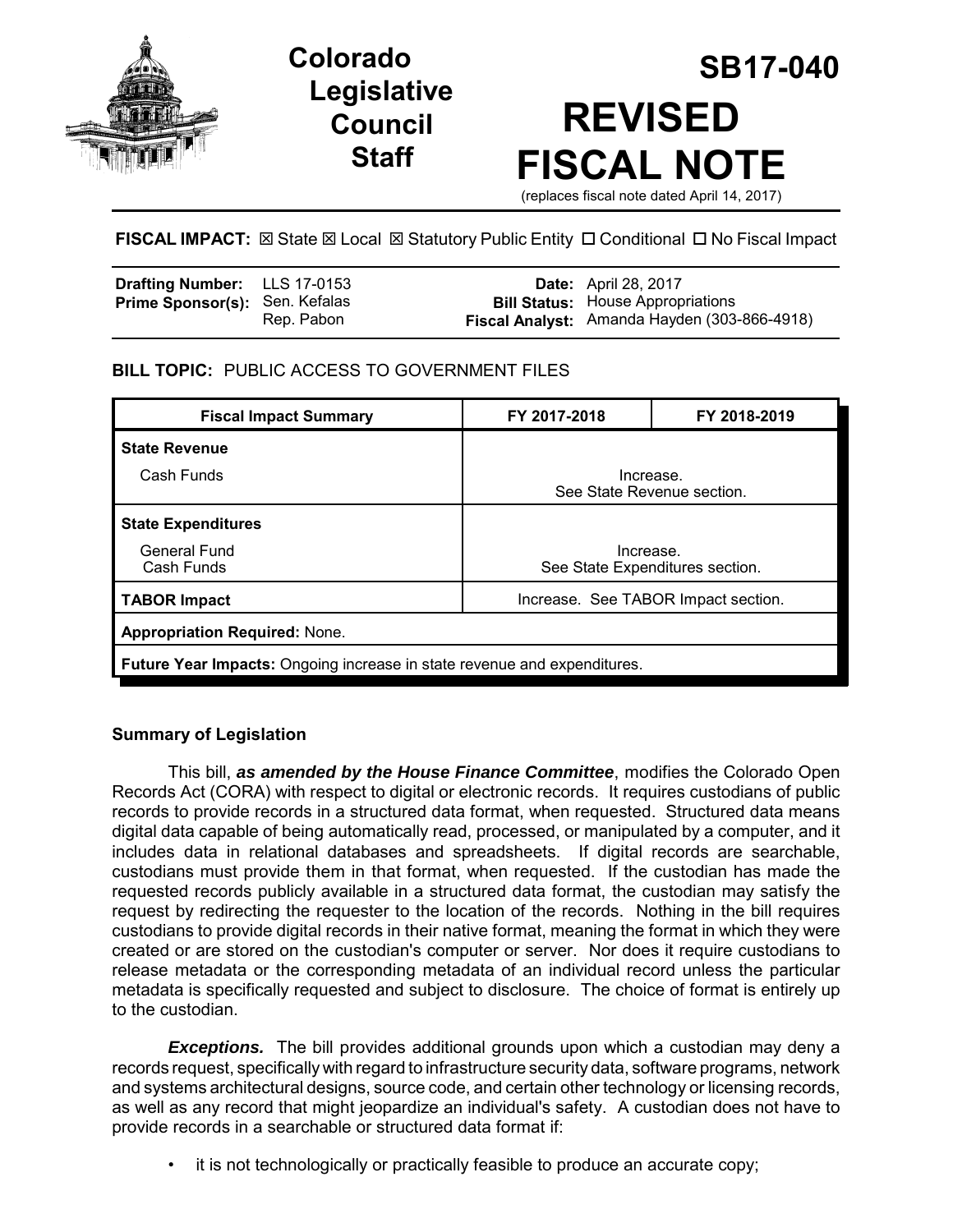April 28, 2017

- the custodian would be required to purchase software or hardware or to create additional programming or functionality in the existing software or hardware;
- producing the data in the requested format would violate a copyright or licensing agreement or result in the release of a third party's proprietary information; or
- it is not technologically or practically feasible to permanently remove information that the custodian is required or allowed to withhold.

If the custodian believes that a request to provide records in a structured data format will require the majority of the information to be removed or the record requested is so large that it creates logistical problems to respond to the request, the custodian must confer with the requester to determine if the request can be structured a different way.

*Civil remedies.* If the custodian cannot provide records in the requested format, he or she must provide them in an alternate format and document in writing the reasons for not being able to comply with the request. Any person who alleges a violation of the provisions of the bill may seek a court order requiring the custodian to show cause for why the request was denied. If a court rules that the custodian should have provided the records in the requested format but that the custodian reasonably believed that he or she could not comply, attorneys fees may be awarded to the plaintiff only if the custodian's action was found to be arbitrary or capricious.

*Fees.* Altering an existing public record to remove information that the custodian is allowed or required to withhold does not constitute the creation of a new public record. Altering or excising a record in response to a request may be subject to a research and retrieval fee. The bill adds that programming, coding, or custom search queries required to convert a record into a structured data or searchable format may be subject to a reasonable fee, not to exceed the actual cost of generating the record as requested. If a governmental entity has to perform programming, coding, or custom search queries to create a record, the fee for a paper or electronic copy of that record may be based on recovery of the actual or incremental costs of performing the programming, coding, or custom search queries, together with a reasonable portion of the costs associated with building and maintaining the information systems. When a person has made a request to inspect or make copies or images of original public records, the custodian may charge a fee for the time required to supervise the handling of the records, when necessary, in accordance with other current provisions of CORA.

*Repeal of violation.* The bill repeals the class 2 misdemeanor for knowingly and willfully violating the section of CORA on inspection, copying, or photographing a record.

#### **Background**

CORA creates a presumption in favor of public access to government documents. Statute defines public records to include all writings made, maintained, or kept by the state, any agency, institution, political subdivision of the state, local government-financed entity, or nonprofit corporation incorporated by a state supported higher education institution's governing board.

In the last three years, there have been no criminal charges filed or convictions entered for a violation of the class 2 misdemeanor repealed by the bill.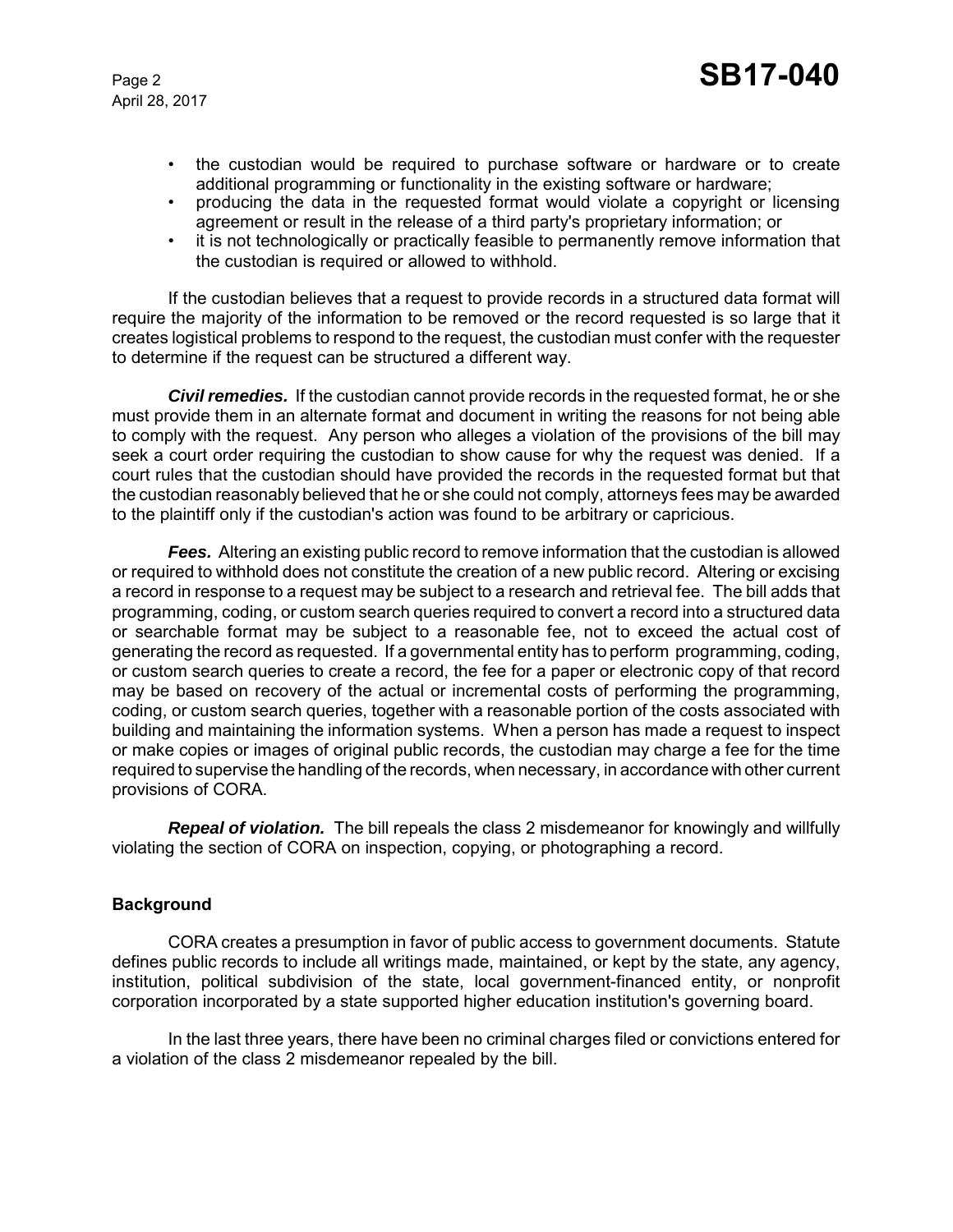April 28, 2017

#### **State Revenue**

Beginning in FY 2017-18, this bill may increase or decrease state cash fund revenue from fees. The bill allows state agencies to charge additional fees to fulfill CORA requests for records in structured data or searchable formats if programming, coding, or custom search queries are necessary to fulfill the request. To the extent that agencies fulfill requests by sending electronic files rather than charging for printed copies, revenue may also decrease. The amount of revenue generated or lost will depend on the number of CORA requests, the complexity of those requests, the services rendered, and the specific fee charged by the agency.

#### **TABOR Impact**

This bill may increase state cash fund revenue from fees, which may increase the amount of money required to be refunded under TABOR for FY 2017-18 and FY 2018-19. TABOR refunds are paid out of the General Fund. If the bill increases the TABOR refund obligation without a corresponding change in General Fund revenue, the amount of money available in the General Fund for the budget will decrease by an identical amount.

#### **State Expenditures**

Beginning in FY 2017-18, the bill will increase workload for state agencies that respond to CORA requests that require the agency to program, code, or perform custom search queries. The bill allows agencies to deny requests for records in certain formats if they are deemed too onerous to fulfill, provided the agency fulfills the request in an alternative format. If the bill increases workload significantly, some state agencies may require increased and permanent FTE to accommodate CORA requests that cannot be paid for with fee revenue and will require state appropriations to backfill insufficient resources. Agencies may also be ordered to pay attorneys fees in any court proceeding where their actions are deemed arbitrary or capricious. The fiscal note assumes that if this occurs at all, it will be rare. Since new costs and workload cannot be predicted in advance, this analysis assumes that agencies will address the need for additional appropriations through the annual budget process.

*Department of Law (DOL).* The bill will increase workload and expenditures in the DOL to provide assistance and review for legal matters related to CORA requests for state agencies. The bill may lead to an increase in lawsuits filed against state agencies that deny requests for records in data formats. The fiscal note assumes that state agencies will follow the law and the requirements of the bill when denying requests. If a client agency of the DOL requires additional legal support on an annual basis, the DOL will coordinate with the client agency through the annual budget process.

#### **Local Government and Statutory Public Entity Impact**

The bill increases revenue and workload for any local government or statutory public entity that responds to CORA requests that require them to program, code, or perform custom search queries. Entities may also be ordered to pay attorneys fees in any court proceeding where their actions are deemed arbitrary or capricious. The fiscal note assumes that if this occurs at all, it will be rare. The amount of additional revenue that the bill will generate or workload required to fulfill its requirements for local governments or statutory public entities will vary depending on the number of CORA requests received, the complexity of those requests, and the fee charged. The exact impact to local governments and statutory public entities has not been estimated.